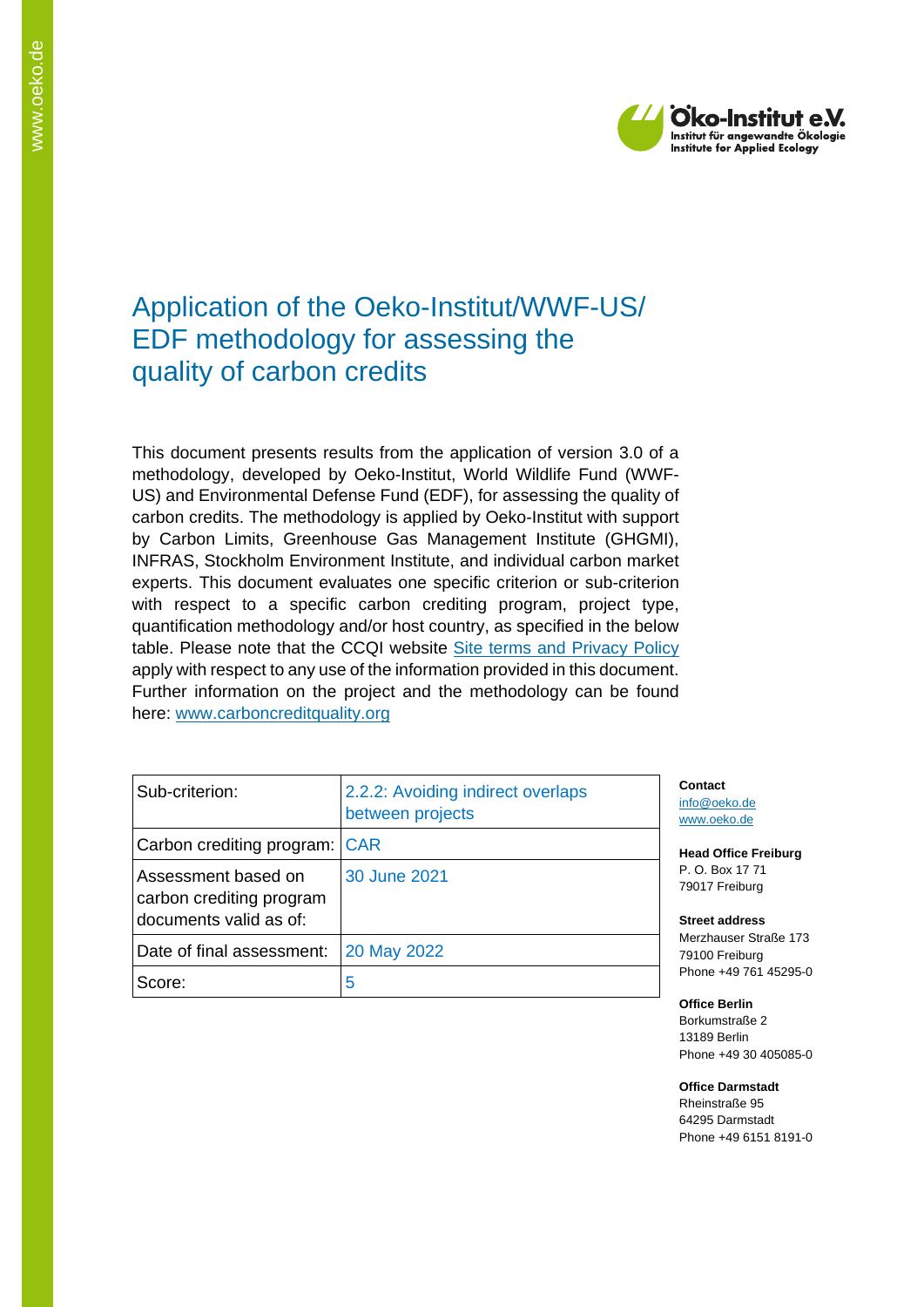# **Assessment**

## **Relevant scoring methodology provisions**

Double issuance can occur indirectly through overlapping claims by different entities involved in mitigation projects. Indirect overlaps between projects can only occur in cases where projects, in calculating their emission reductions or removals, include emissions sources that occur at other sites than where the project is implemented. This risk is only applicable to some project types. The following table provides examples of project types with or without a risk of indirect overlaps:

| Project types with potential<br>indirect overlaps between projects | Project types without potential<br>indirect overlaps between projects          |
|--------------------------------------------------------------------|--------------------------------------------------------------------------------|
| Landfill gas utilization                                           | Landfill gas flaring<br>٠                                                      |
| Renewable electricity generation                                   | Avoidance of $N_2O$ from nitric or adipic acid                                 |
| Biomass use                                                        | production                                                                     |
| Composting                                                         | Energy efficiency improvements in thermal<br>$\bullet$<br>on-site applications |

For project types for which this risk is not relevant, the score is 5. For other project types, the scoring depends on the carbon crediting programs' procedures to address this risk. The scoring approach for carbon crediting program procedures to avoid indirect overlaps between projects is as follows:

| <b>Program requirements</b>                                                                                                                                                                                                   |   |
|-------------------------------------------------------------------------------------------------------------------------------------------------------------------------------------------------------------------------------|---|
| The program only credits those types of projects for which overlaps between projects are<br>very unlikely to occur                                                                                                            | 5 |
| The program has robust provisions in place that effectively identify and avoid overlaps<br>between projects registered within the program and projects registered under other<br>programs (see principles in the methodology) | 5 |
| The program has robust provisions in place that effectively avoid overlaps between<br>projects registered within the same program                                                                                             |   |
| The program does not have robust provisions in place to avoid indirect overlaps between<br>projects                                                                                                                           |   |

## **Information sources considered**

- 1 Reserve Offset Program Manual, March 2021, available at [https://www.climateactionreserve.org/wp](https://www.climateactionreserve.org/wp-content/uploads/2021/03/Reserve_Offset_Program_Manual_March_2021.pdf)[content/uploads/2021/03/Reserve\\_Offset\\_Program\\_Manual\\_March\\_2021.pdf](https://www.climateactionreserve.org/wp-content/uploads/2021/03/Reserve_Offset_Program_Manual_March_2021.pdf)
- 2 CAR Landfill Project Protocol, Version 5.0, 24. April 2019.

### **Relevant carbon crediting program provisions**

Provision 1 Source 1, section 2.9: "The first layer of safeguards to avoid double counting is applied at the level of protocols. The initial safeguard is through the process for screening protocols for development and adoption by the Reserve. Section 4.1 provides details regarding the selection of project types with low risk of double counting. The next safeguard to avoid double counting is via the act of protocol development. During this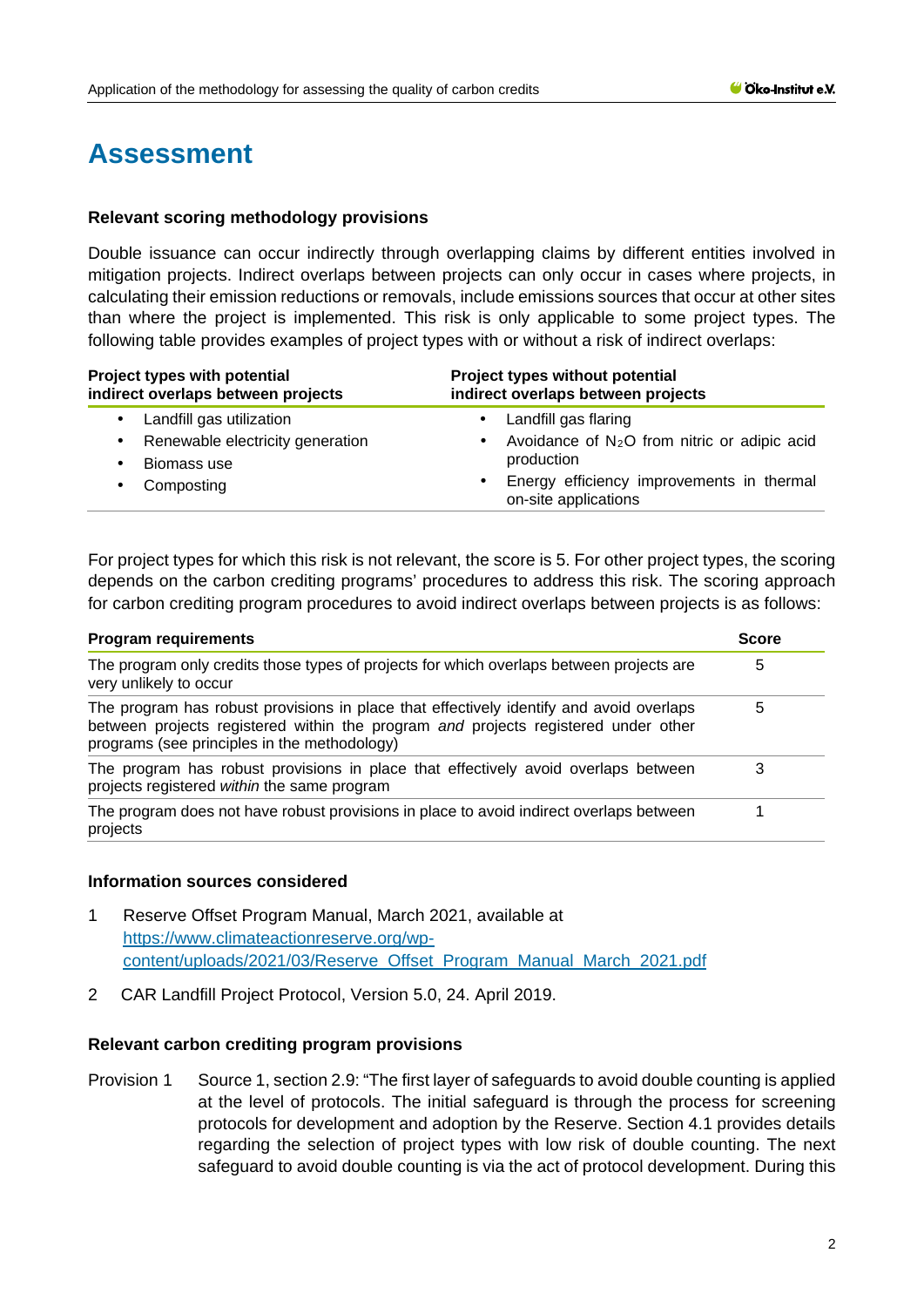process, decisions are made regarding the determination of additionality and the defining of the GHG Assessment Boundary. Both of these processes can reduce the risk of double counting where project activities or GHG sources are covered by other programs".

Provision 2 Source 1, section 3.10.1: "Registration of projects using protocols developed by the Reserve is limited to the Reserve's voluntary offset program and other carbon offset programs that have pre-existing agreements in place with the Reserve. If a project developer is seeking crediting under a protocol developed by the Reserve under a different program, it is the project developer's responsibility to notify the Reserve and to ensure that there is such a pre-existing agreement in place. **It may be possible for a voluntary Reserve offset project to be simultaneously listed under another voluntary offset program, provided that there is no overlap in the GHG Assessment Boundaries of the relevant protocol(s) or methodology.** All project developers wishing to take advantage of any such opportunity should seek guidance from the Reserve, and staff of the other voluntary offset program, as early as possible in that process, to ensure best chances for approval and avoidance of any double counting. Reserve staff will work directly with the project developer, and likely also staff from the other voluntary program in question, to ensure there is no double counting in such circumstances. Generally speaking, where GHG accounting boundaries do not overlap, it may be possible for a project to enroll in multiple offset programs, undertake one set of activities, and receive crediting from those multiple programs. However, such a determination shall be made on a case-by-case basis for each combination of Reserve protocol and external protocol or methodology".

#### **Assessment outcome**

The carbon crediting program´s approach to avoid indirect overlaps between projects is assigned a score of 5.

## **Justification of assessment**

Among the three project types assessed, landfill gas utilization projects and projects establishing natural forests are eligible under the CAR.

In the case of landfill gas utilization projects, a risk could potentially occur if the owner of the landfill gas project would receive carbon credits for generating electricity with the captured gas or for selling the gas, thereby displacing the use of fossil fuels at other sites. An indirect overlap could, for example, happen if the user of the electricity or the gas implements another project and claims the emission reductions from using the electricity or gas. For this reason, the scoring for efficient landfill gas projects depends on the carbon crediting program's provisions to address the risk of indirect overlaps.

In the case of projects to establish natural forest, the risk of indirect overlaps is less relevant. Any extraction of biomass that is extracted from the project area and used under other projects would imply a decline in the amount of biomass stored in the land area, and thus be deducted from future issuances (or accounted for under non-permanence provisions). Moreover, projects to establish natural forest typically do not include any significant emission sources outside the project site in the calculation of emission reductions. Any such emissions, such as from fertilization production or